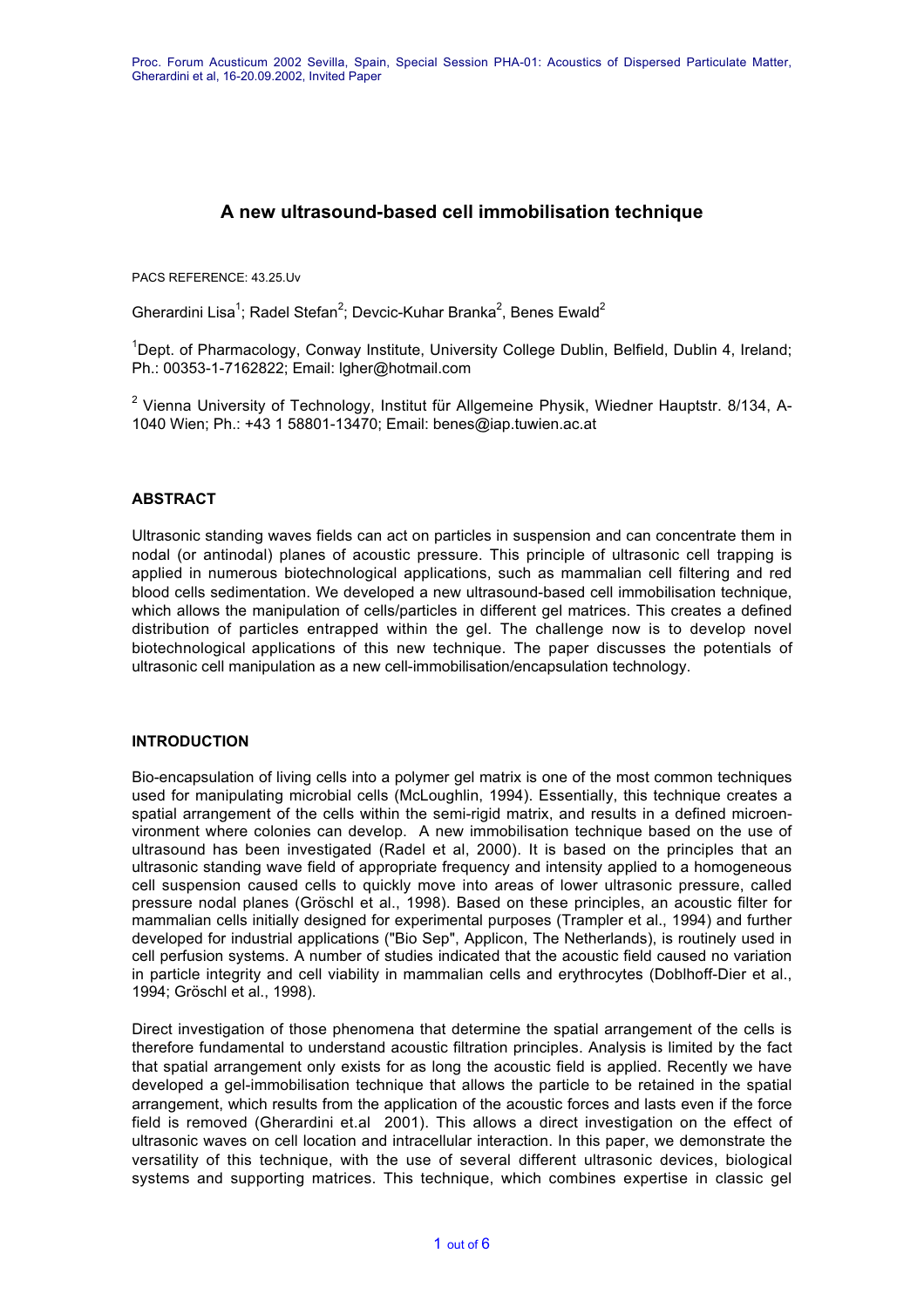immobilisation and ultrasound technology, will benefit new biotechnological application such as cell encapsulation.

# **MATERIALS AND METHODS**

The different devices employed in this investigation are designed according to the general model of enhanced cell sedimentation by ultrasound standing waves (Gröschl, 1998).

#### The acoustic devices

*The plane resonator*. The Paar USSD-05 resonator with a chamber containing 60ml of suspension was employed in batch mode. The system consists of a piezoelectric ceramic transducer, a cooling chamber and an active volume chamber. Superposition of the incoming waves and reflected waves formed the quasi standing wave. The experiment was carried out generating a plane wave with a frequency of approximately 2.2MHz and 14W of electrical true power input on a lead zirconate titanate (PZT) transducer area of  $12.5 \text{ cm}^2$ . The chamber was filled with cell-gel mixture through the top aperture. When the gel is formed, the chamber can be dismantled and the gel collected to use for further analysis.

*The cylindrical resonator*. A sine wave of the required frequency was generated by a Philips PM5192 programmable synthesiser. The synthesiser output went to a broadband power amplifier (Model A150, ENI Rochester, N.Y.) controlled by a PC programme. The ceramic transducer, (22mm i.d., 37.6mm length, 1.6mm wall thickness) was made of PC4D PZT (Morgan Matroc, Wrexham, UK) driven at its fundamental resonant frequency of 1.6 MHz. The base was designed to hold a 4 ml rounded-end tube with 12 mm o.d. on the axis of the sound field so that the level of blood in a full Vacutainer reached a level 2 mm lower than the top of the transducer (Cousins et al., 2000). 50 µl blood was added to 4 ml of iso-osmotic technical agar (1:80) in a Falcon tube (Becton Dickinson). The tube was placed into the sonication chamber, filled with water at 37°C to prevent the gel setting before banding occurred. Ultrasound was applied continuously and the gel set after 4.5 minutes of treatment. Slices of 10 µm thickness were taken from planes of the gel were cells had visibly concentrated and the slices were examined by light microscopy.

*The cylindrical flow through system*. A ceramic transducer made of PC4D PZT (Morgan Matroc, Wrexham, UK) was used for these experiments. The transducer was driven at both its fundamental (1 MHz) and at the third harmonic (3 MHz) of its fundamental frequency by a RF amplifier (ENI model 240L, Rochester NY). The transducer set for the flow through experiment allowed a capillary tube of 1mm I.D. to be inserted in the aperture on the lower part of the transducer. A robber tubing was connected to the upper end of the capillary tube to allow the flow through of the fluid gel suspension. A syringe was connected at the upper end of the tubing to create a reservoir of fluid gel. Gravity induced the gel to slowly flow through the tubing system at a speed of 10-20mm  $s^{-1}$ . When the suspension reach the cylindrical resonator the treatment took place re-arranging the particles accordingly to the frequency used. The particles maintain their position until the gel was immersed into a curing  $Ca<sup>++</sup>$  ion bath. The rod of gel forms immediately after entering into the curing solution and can be easily recovered.

#### Image analysis

*Light microscopy.* 8-10 micron thick horizontal sections of the gel blocks were cut at room temperature, recovered and mounted on common microscopy slides. Photographs were taken using conventional Kodak film.

*Confocal microscopy.* An epifluorescence microscope (Zeiss Axiovert) with a laser confocal

system (MRC 1024;Bio\_Rad Laboratories, Hemel Hempsted, UK), comprising a 15mW Krypton/Argon (Kr/Ar) laser. This laser could be excited at wavelengths of 488-, 568- and 647 nm. Three photomultiplier tubes with 522DF35, 585EFLP and 680DF32 emission filters were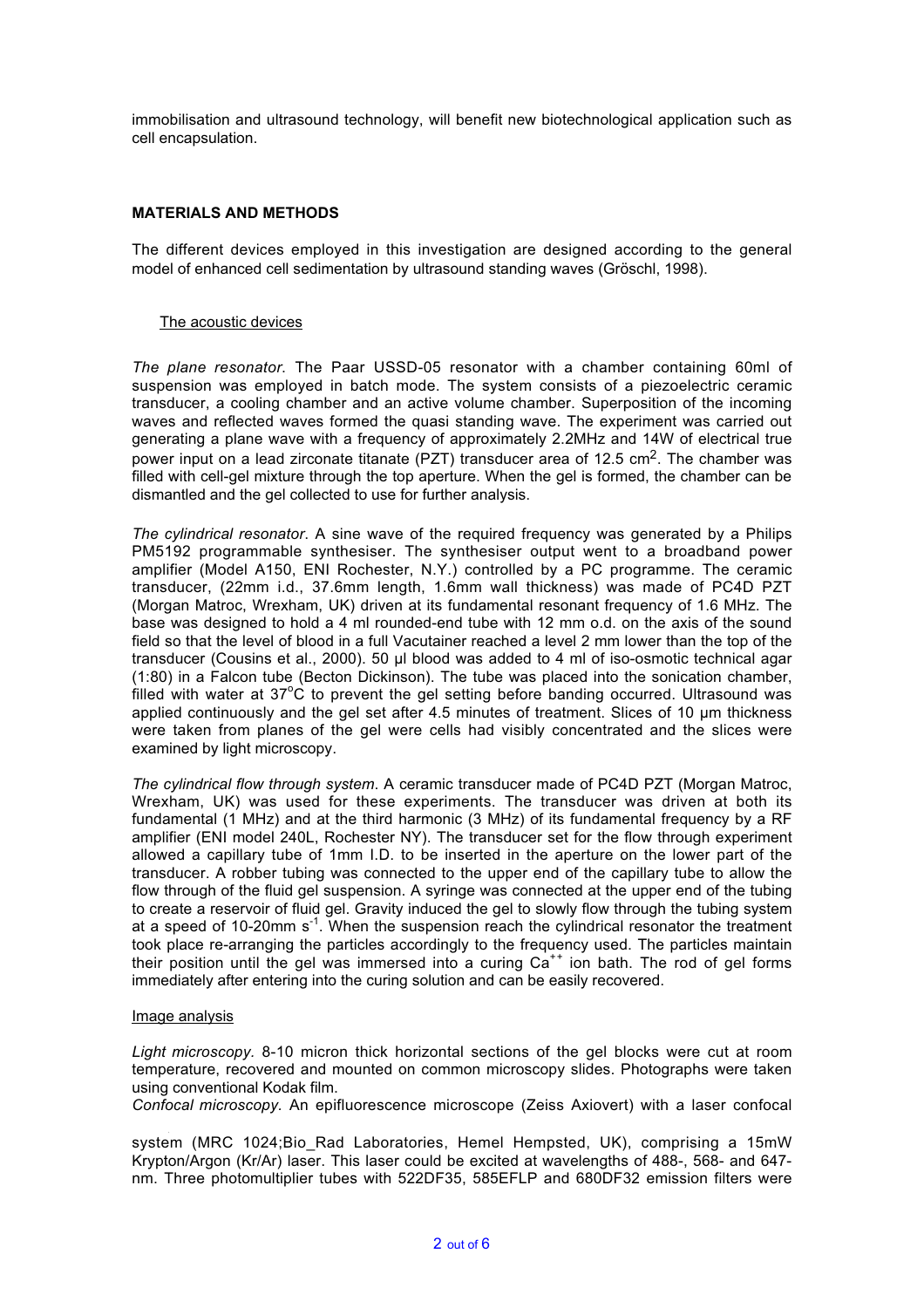used for preliminary studies. Image processing was carried out with LaserSharp PC software (Bio-Rad Laboratories). We also used a Molecular Dynamics confocal microscope, with Image Space software run on Silicon graphics workstations.

#### Gel matrices

The acoustic properties of the standing wave resonant systems in presence of the gel matrices are similar to those detected in presence of water (data not shown).

*Agar:* 3% w/v malt extract Agar (0.9g of agar) and 1% w/v technical agar was prepared in distilled water. For the experiment with red blood cells, 1 % w/v technical agar (Oxoid Ltd, Basingstoke, UK) was made up using physiological saline solution. The solutions were sterilised at 121<sup>°</sup>C for 15 minutes and stored at 37<sup>°</sup>C until they were used in the experiments.

*Alginate gel.* It was used in a concentration of 3% in water. The ionotropic nature of the alginate allowed the immediate gelation as the fluid suspension came in contact with  $Ca<sup>++</sup>$ 

#### Particle in suspension

We employed two biological models, yeast and red blood cells, that have been previously used in analytical applications of the acoustically enhanced particle sedimentation principle (Cousins et al., 2000; Radel et al 2000) and an inorganic model latex particles, because of their autofluorescent nature.

*S*.c*erevisiae* and *Lactobacillus brevis* were separately cultivated for 24h in malt extract broth (Oxoid) and MRS broth (Oxoid), respectively. Cells were inoculated and incubated at  $30^{\circ}$ C on an orbital shaker table set at 150rpm. Prior to sonication both populations were mixed thoroughly using a magnetic stirrer. The final concentration of the yeast in the suspension was  $\sim$ 4.6 x 10<sup>7</sup> and the bacterial concentration was 2 x 10<sup>8</sup> cells per ml.

*Red blood cells* (RBCs): Blood samples were taken from a volunteer, by veinipuncture, into 4ml Vacutainers containing 95U lithium heparin (Becton Dickinson, Oxford, UK) immediately before experiments.

*Latex particles.* Auto-fluorescent latex particles with a diameter of 9 microns (Polymer Labs) were diluted in technical agar at appropriate concentration.

#### **RESULTS AND DISCUSSION**

According to acoustic theory, cell/particle manipulation during acoustic treatment primarily depends on the effect of both longitudinal and transversal acoustic field versus single particle interaction forces, which characterise the acoustic field applied to the suspension. Since we have recently introduced a novel immobilisation technique to directly study the effects of ultrasonic standing waves on yeast, we were committed to explore the potential of this technique. Mainly the goal was to overcome the limitation due to the neuro-toxic nature of the polyacrylamide gel used in an early stage of the work to investigate cell spatial arrangement (fig 1 adapted from Gherardini et al., 2001).

This paper represents a successful attempt for further exploiting the potential of such a technique. For the first time we demonstrated that it is possible to manipulate biological and non-biological particles suspended in biologically friendly gels, such as agar (Fig 2), by using ultrasound standing waves and create a predictable heterogeneous particle distribution within the matrix. As a consequence, it is possibility to enable the growth of immobilised cells controlling their access to nutrient and regulating their environment. This could be widely exploited in cell encapsulation technique where selective manipulation of specific population of cells is often required (Friel et al. 1999).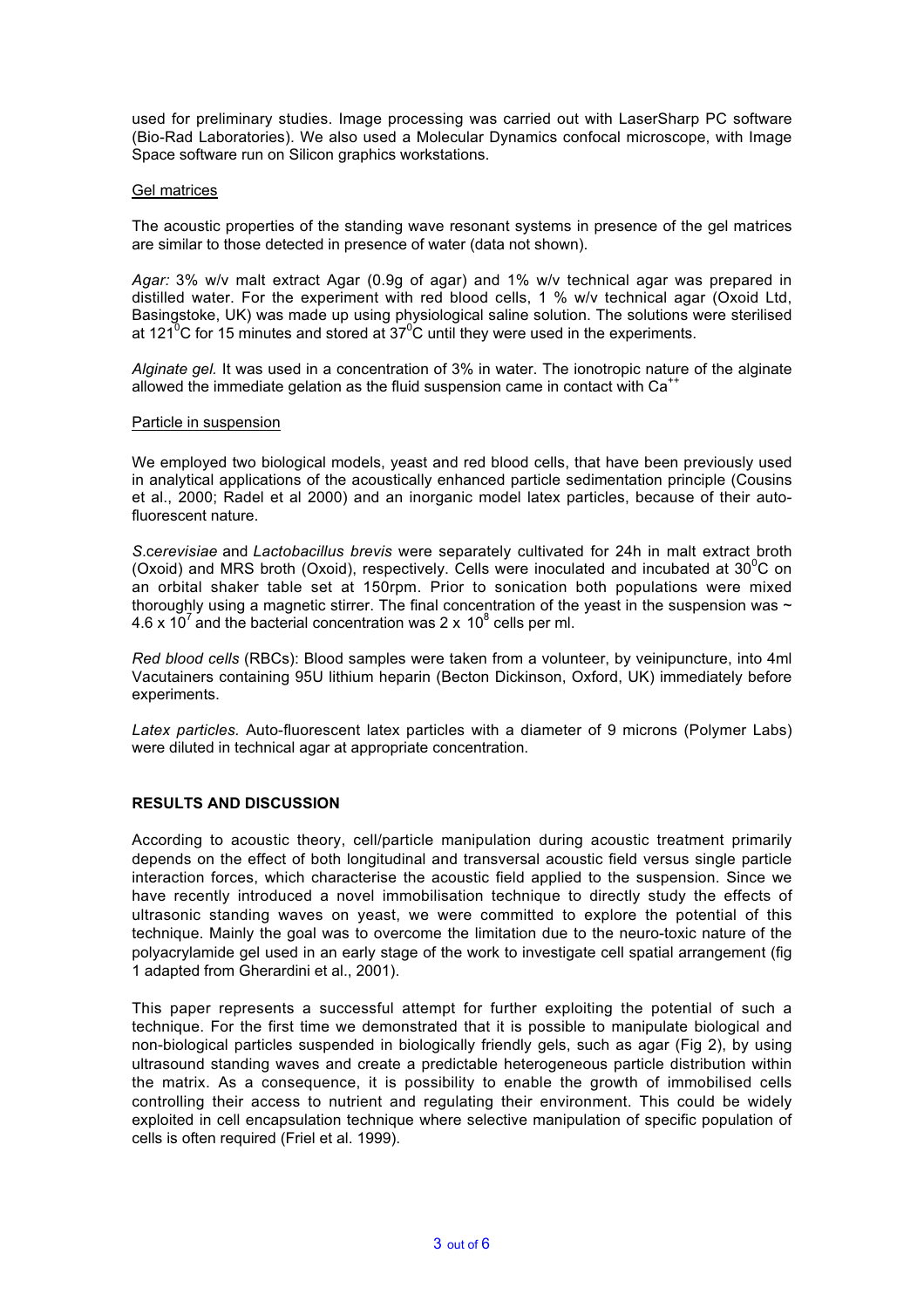

**Fig 1**.: Light microscopy, (x20). Standing wave ultrasound-induced arrangement of yeast cells in polyacrylamid gel.



**Fig 2**.: Light microscopy, (x80). Standing wave ultrasound-induced arrangement of yeast cells in agar gel

Ultrasonic-induced gel immobilisation was applied to gather more information about some ground-breaking results obtained with the filtration devices. Recently we have used the plane wave resonator as a filter to selectively separate yeast and bacteria for the first time from a mixed suspension (Fig 3, a) In the filtered solution a nine fold enrichment of bacteria over the concentration of yeast cells was detected. The use of the immobilisation of the cells during acoustic treatment directly demonstrated the cause of the selective retention.

The image of the immobilised cells showed that only yeast cells were retained effectively in the areas on low pressure (the bands, Fig 3, b), while the rod shaped bacteria remained almost homogeneously dispersed, therefore being able to pass through the filtration system (Lawler et al, 2001). These results suggested that performance of the filtration systems varies in relation to the shape and the size of the particles in suspension. A direct investigation of the particles behaviour under acoustic treatment could lead to improve the design of the acoustic systems.



**Fig 3 a**.: Light microscopy, (x120). Arrangement of yeast (round shape) and bacteria (rods) before ultrasound treatment



Fig 3 b.: Light microscopy,  $(x120)$ . Ultrasound-induced arrangement of yeast (round shaped) and bacteria (rods). The treatment traps the yeast along the bands, while the bacteria remained dispersed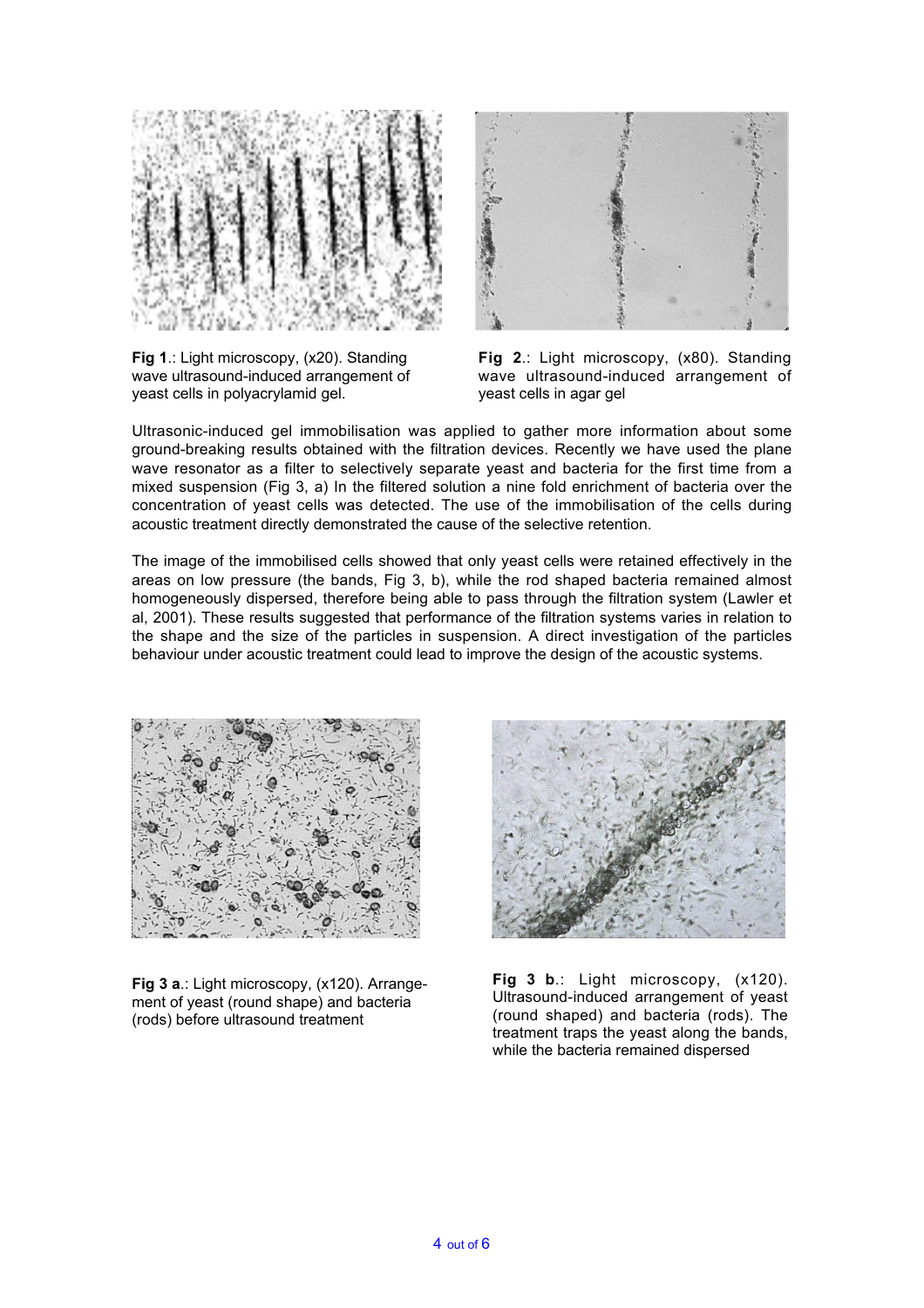

**Fig 4**.: Light microscopy, (x20). Composed image of the whole surface of the circular gel section. During the acoustic treatment the red blood cell are arranged along the planes of minimal pressure by the primary longitudinal forces. The cells are further concentrated in defined radial areas (see slashed line encirculation) by the transversal forces, perpendicular to the propagation direction (arrows) of the generated sine wave.

The versatility of the immobilisation technique was tested also with several resonators designed to create a cylindrical acoustic field. The ultrasonic device employed in these experiment for the manipulation of red blood cells has previously been described as a potential alternative to centrifugation for plasma purification and red blood cell concentration (Cousins *et al*., 2000).

Gel immobilisation technique enabled, for the first time, direct observation of the spatial arrangement of cells in the sound field within the chamber of the cylindrical resonator (Fig 4). Light microscopy showed that the red blood cells (RBC) were heterogeneously distributed after the treatment, with discontinuous areas of high RBC concentration. There appeared to be "hot spots" where the cells clumped more readily. The highly ordered arrangement of the RBCs reflects the high efficiency of the tubular transducer system, optimised for the separation of human blood.

Finally, the technique was evaluated to check its potential when using micro-encapsulation conditions. This time, the active chamber of the resonator, that is the active volume that contains the gel treated with ultrasound, was only 1mm in diameter. The frequency used (1MHz, Fig 5) allowed only one nodal plane to be generated within the field. In this case, autofluorescent particles were used to allow confocal microscopy analysis. The image of the sample collected and analysis by light microscopy suggested that the cells re-arranged along the minimum pressure areas, confirming the expectations. Moreover, it was demonstrated clearly that the cell position is dependent on the frequency used. Confocal microscopy image analysis of the gel treated using the third harmonic (3 MHz, Fig 6) of the resonant frequency clearly showed the image of the horizontal section of the areas with the cell distributions. Three concentric circles can be identified coincidental with the three nodal pressure expected.



**Fig 5**.: Light microscopy, (x40). Autofluorescent particles arrange by ultrasound in a rod of alginate gel. The particles are concentrated along one surface of minimal pressure, as the system was driven using the fundamental harmonic.





**Fig 6**.: Confocal microscopy. Longitudinal (left) and horizontal (right) electronic sections of auto-fluorescent particles in a rod of alginate gel. The particles are concentrate along three surfaces of minimal pressure as the resonator was driven using the third harmonic.